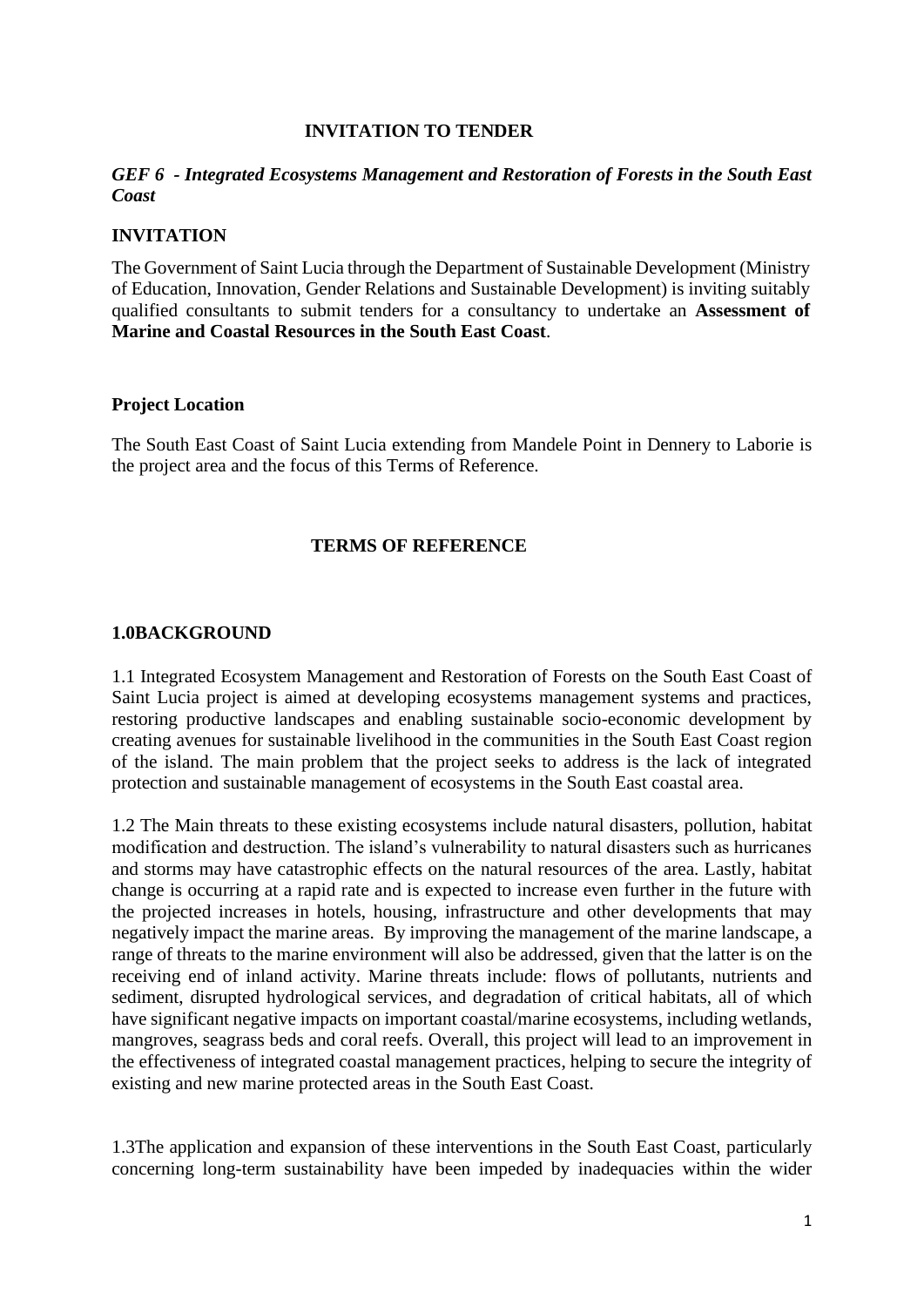policy and institutional environments that do not adequately allow for the mainstreaming of these interventions beyond the realm of "project-driven, site-specific" actions. Further, the mechanisms for the implementation of appropriate and "fit-to-purpose" sustainable land and water management and biodiversity conservation interventions have remained outside of traditional government programmes and budgets and as a result, these remain some areas of key concern in the South East Coast:

- 1.3.1. Land Use Planning: Absence of planned, guided and managed development of all types (residential, agricultural and touristic) which takes into account ecosystem goods and services.
- 1.3.2. Safeguarding of Key areas: Lack of measures to safeguard key areas of global and national significance such as forests and coastal and marine ecosystems which also take into account national development needs.
- 1.3.3. Continuity: Lack of follow up or financing for completed biodiversity assessment and priority setting exercises.
- 1.3.4. Sustainable Livelihood: Lack of sustainable options to reduce pressures on ecosystem services and goods.

1.4 Under its sixth replenishment funding cycle (GEF6) The Global Environment Facility provided funding to the Government of Saint Lucia through the Department of Sustainable Development as project Executing Agency, to implement a project entitled 'Integrated Ecosystems Management and Restoration of Forests of the South East Coast', which focuses on Land use planning; Safeguarding of key areas; Continuity and Sustainable replacements. The United Nations Environment Programme (UNEP) is the project Implementing Agency. The project aims to address these concerns in three distinct components with accompanying overarching Project Management and Monitoring and Evaluation (M&E) system:

Component 1: Ecosystems Management - as applied to South East Coast.

Component 2: Rehabilitated or Restored Landscapes

Component 3: Sustainable Livelihoods - Enhanced Capacity for the production of biodiversityfriendly goods and services in inland forest and coastal communities (National with emphasis on South East Coast).

1.5 Overall, the GEF intervention will build on the existing legal framework to develop appropriate supporting regulations and guidelines which integrate environmental sensitivities, priorities and sustainable management options in forest, coastal and marine ecosystems. In the absence of a national land use plan, the assessment of marine and coastline resources for an area of critical global significance would constitute an incremental building block to move towards this overarching goal. Without the GEF intervention the high biodiversity, priority forest, and marine areas of the South East Coast would continue to be degraded and imperiled by initiatives from individuals, community residents and developers that fail to take into account local, national and global environmental considerations.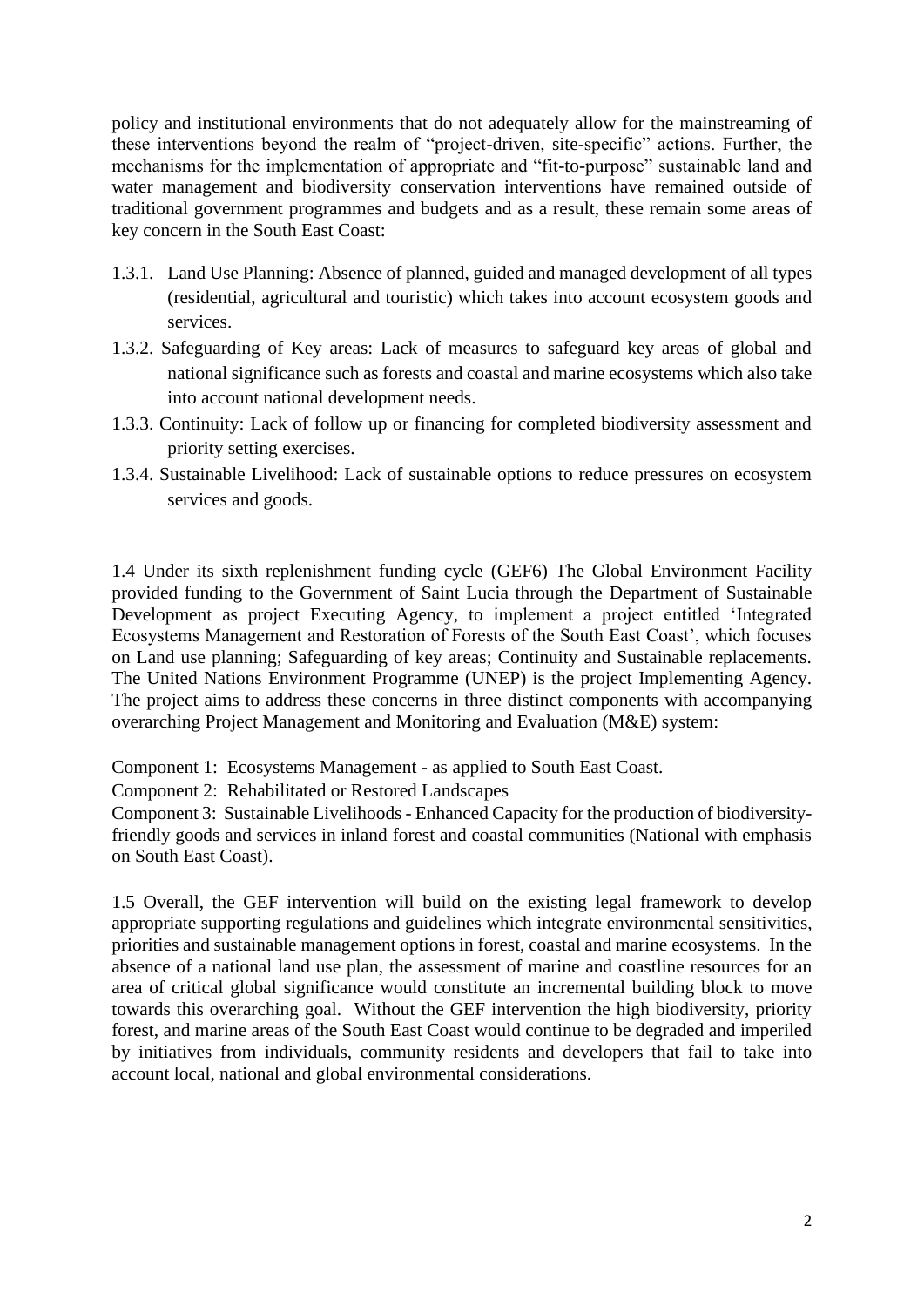# **2. OBJECTIVE, PURPOSE & EXPECTED RESULTS**

2.1. The overall objective of this consultancy is to improve the framework for protected areas management in the South East Coast of Saint Lucia, particularly in areas of high biodiversity value and threat.

2.2. The purpose is to conduct an Assessment of Marine and Coastal Resources in the South East Coast to establish a foundation for effective management of existing and new marine protected areas in the South East Coast. This will be achieved through participatory research that takes into account provisioning and accounting of ecosystem goods and services and the development of sustainable management options in marine and coastal ecosystems in the South East Coast.

## 2.3. **Results to be achieved by the Consultant**

2.3.1 Results to be achieved include defining specific costed activities related to Components one and three, which relate to the following:

- 1. Improved sustainable management planning for the South East Coast incorporates considerations for biodiversity conservation in marine and coastal ecosystems.
- 2. Sustainable management of mangroves and coastal ecosystems that integrate biodiversity conservation in the South East Coast regional level is enhanced through the generation of new data and information.
- 3. At least one Marine Protected Area suggested within the project area with the elements of management plan proposed based on data gathered and assessments made.
- 4. Possible innovative sustainable financing modalities identified for conservation and economic development in the South East Coast Region

The consultancy is also expected to give due consideration to the activities under Component two (Rehabilitated or Restored Landscapes) to facilitate synergy-building and enhanced project effectiveness.

# **3.0 METHODOLOGY**

3.1 The Consultant will employ a participatory approach at all phases of the assignment, to derive wherever possible the necessary synergies from tasks/activities, that will allow for all the stakeholders and beneficiaries to be involved in the formulation and description of the document.

3.2 The Consultant will undertake focus group discussions (FGDs), one-on-one meetings/interviews, local community groups consultations and brief online surveys, as needed, for information gathering in the preparation, completion, validation and finalization of the Baseline Assessment Report and other related documents.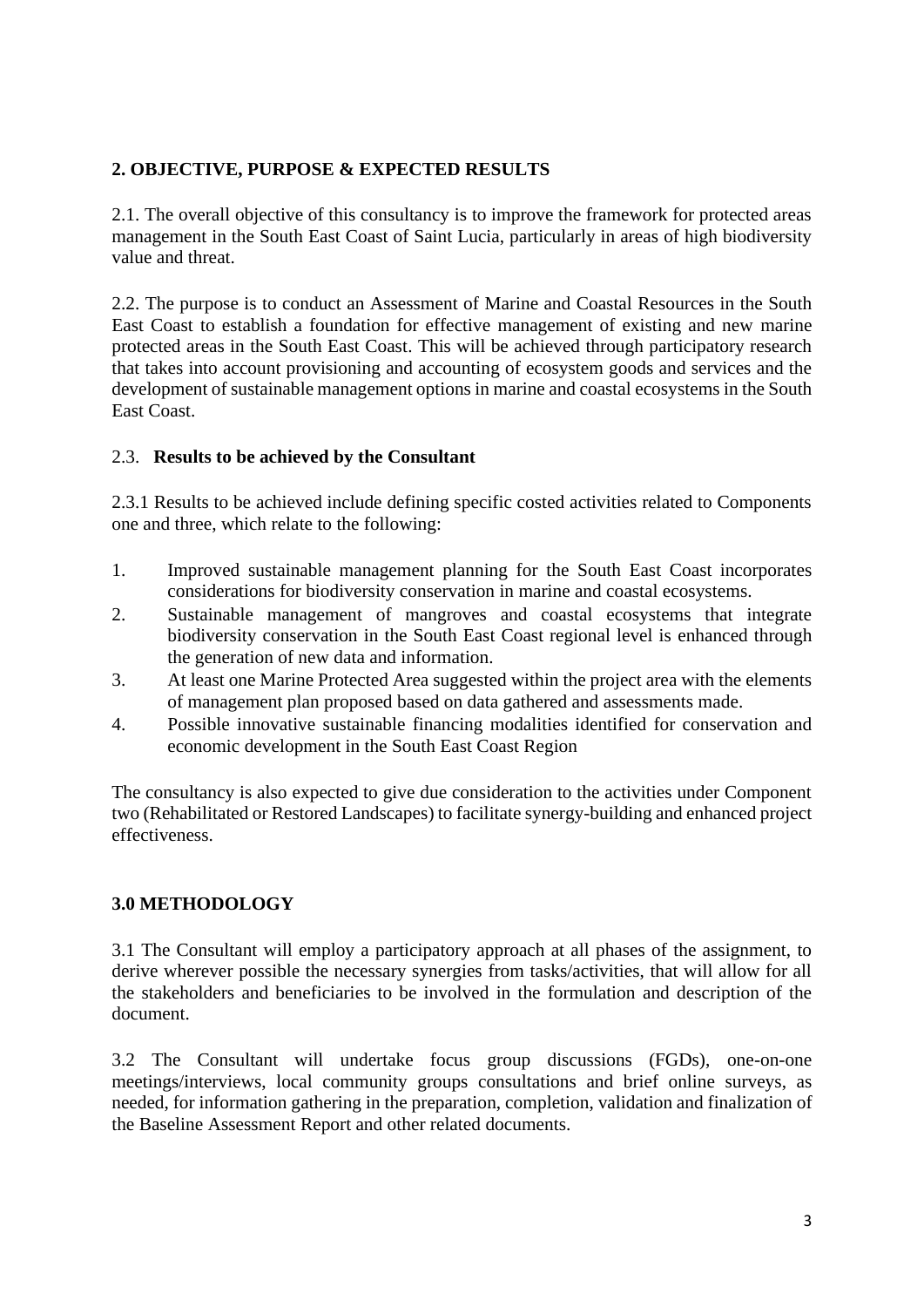## **4.0 SCOPE OF THE WORK**

4.1 The Consultant, in conjunction with technical personnel from all relevant government agencies including but not limited to, the Departments of Fisheries, Forestry and the Biodiversity and Coastal Zone Management Unit of the Department of Sustainable Development and other counterpart agencies; including amongst others, the Saint Lucia National Trust, will be expected to;

(1) Undertake a comprehensive baseline assessment of the marine ecosystem in the project area.

(2) Develop costed activities for key elements for the establishment of an overarching biodiversity/protected areas management plan.

(3) Identify and determine management interventions and implementation mechanisms for the management of natural resources in marine areas in the South East Coast.

(4) Identify possible sustainable financing modalities for the South East Coast.

The Department of Sustainable Development, in conjunction with the Departments of Forestry and Fisheries is expected to be the major player in the technical management of this consultancy assignment.

### **4.2 Specific responsibilities**

4.2.1The Consultant will be responsible for the following:

a. Consolidate electronically, any documents that will serve to enhance the baseline knowledge base for the project Component 1 preparation and implementation.

b. In consultation with staff from relevant counterpart government agencies, organize and lead consultations with stakeholders resulting in the detailed development of the following activities detailed in Section 4.3.

### **4.3 Scope of Services**

### **Key Activities:**

### **4.3.1 Task 1: Prepare the Work Plan and Inception Report**

- i. Conduct inception meetings with the Contracting Authority and partners upon commencement of the project to (i) review the process for conducting all activities within the project, (ii) determine roles and responsibilities, (iii) discuss the basis on which this work will be implemented, and (iv) finalize the work plan and timetable. A draft work plan and report on the outcome of the inception meeting will be prepared by the Consultant and submitted to the client no later than two weeks from the commencement of the consultancy.
- ii. Incorporate comments and feedback into the draft Inception Report and Work Plan based on review by the client. Comments in response by the Contracting Authority,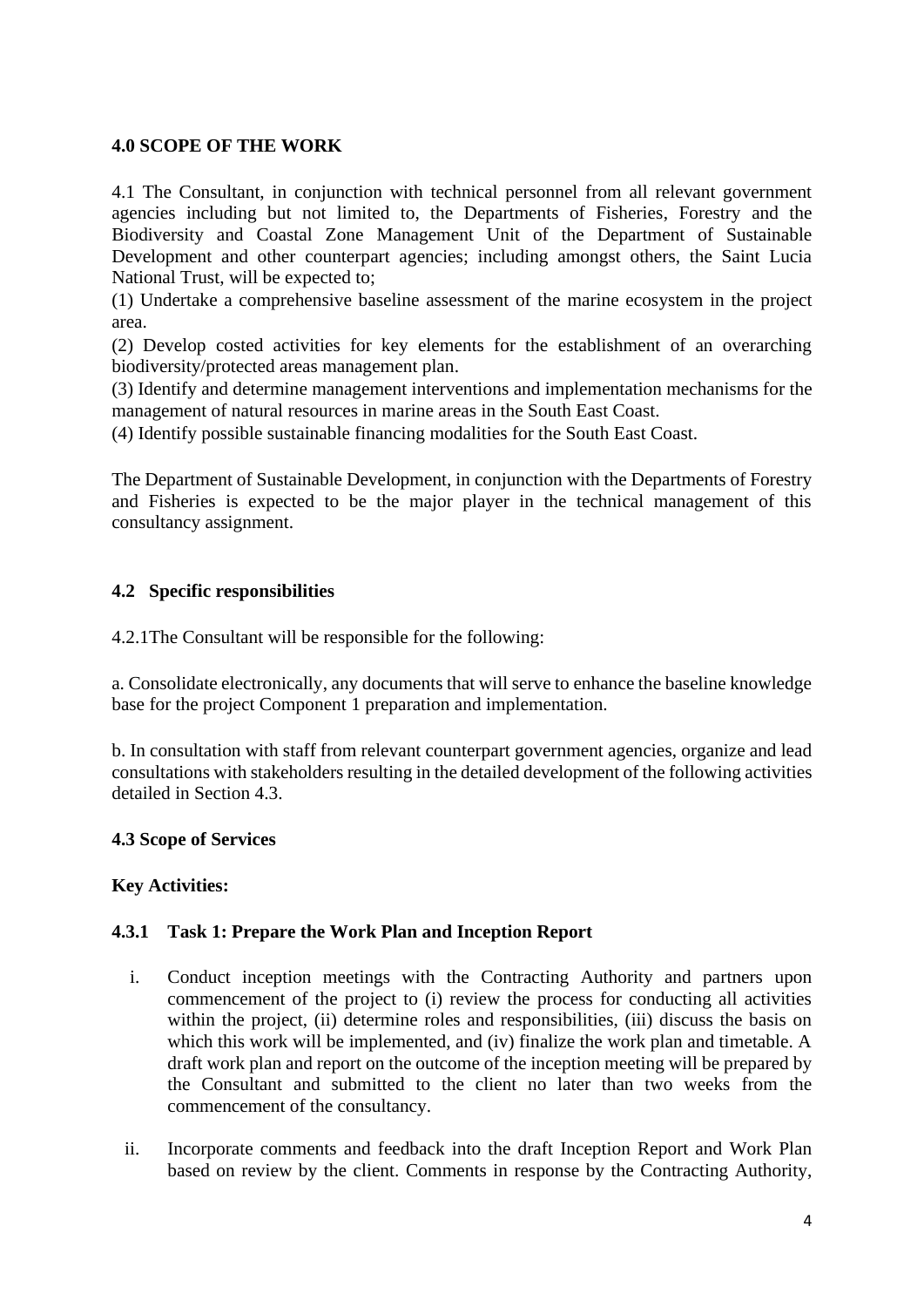partners and clients should reach the Consultant no later than ten days after receipt of the *Draft Inception Report and Work Plan.*

iii. Submit Final Inception Report with comments included within one (1) week of receipt of comments.

### **4.3.2 Task 2: Conduct a Biophysical Inventory of the South East Project Area**

### **Component 1: Ecosystem Management**

Output 1.1: A monitoring and information system is in place to support sustainable ecosystem management and scientific capacity of stakeholders

### **Activity 1.1.1: – Baseline Assessment of Biological Resources (High value species, ecosystem services and habitats (page 81)**

- 1. **Biophysical Assessment** Conduct a biophysical assessment of the project site to identify all marine ecosystems, all aquatic fauna and flora species. The assessment should also include prioritization of areas of high biodiversity and ecosystem services value in the South East Coast
- a. Discuss the sensitivity of marine habitats in the project area including potential disturbances and changes resulting from habitat destruction or climatic events.
- b. Describe the aquatic flora and fauna present within the South East Coast project area. Include any rare or threatened marine species, aquatic plants, including exotic / weed species, a description of the habitat requirements and the sensitivity, risks and threats of aquatic species to changes in the ecosystem example water quality, water levels, and invasive species. Locations of special interest (for various reasons, including identification as spawning areas, aggregation areas, biologically diverse areas) should be identified and mapped.
- c. Conduct detailed ecosystem and biodiversity surveys of potential marine protected area/areas to establish baselines and determine land-based threats to marine and coastal ecosystems downstream of targeted watershed and forests.
- d. Assist in the definition of baselines and indicators related to the management of landbased impacts on coastal areas.
- e. Provide sufficient baseline data to develop strategies to maintain and manage existing ecosystems.
- f. Define and cost the additional gathering of data as identified in the gap analysis.
- g. Compile of available data and studies, and create a repository on the valuation of ecosystem goods and services, as well as biodiversity data relating to marine ecosystems in the South East Coast.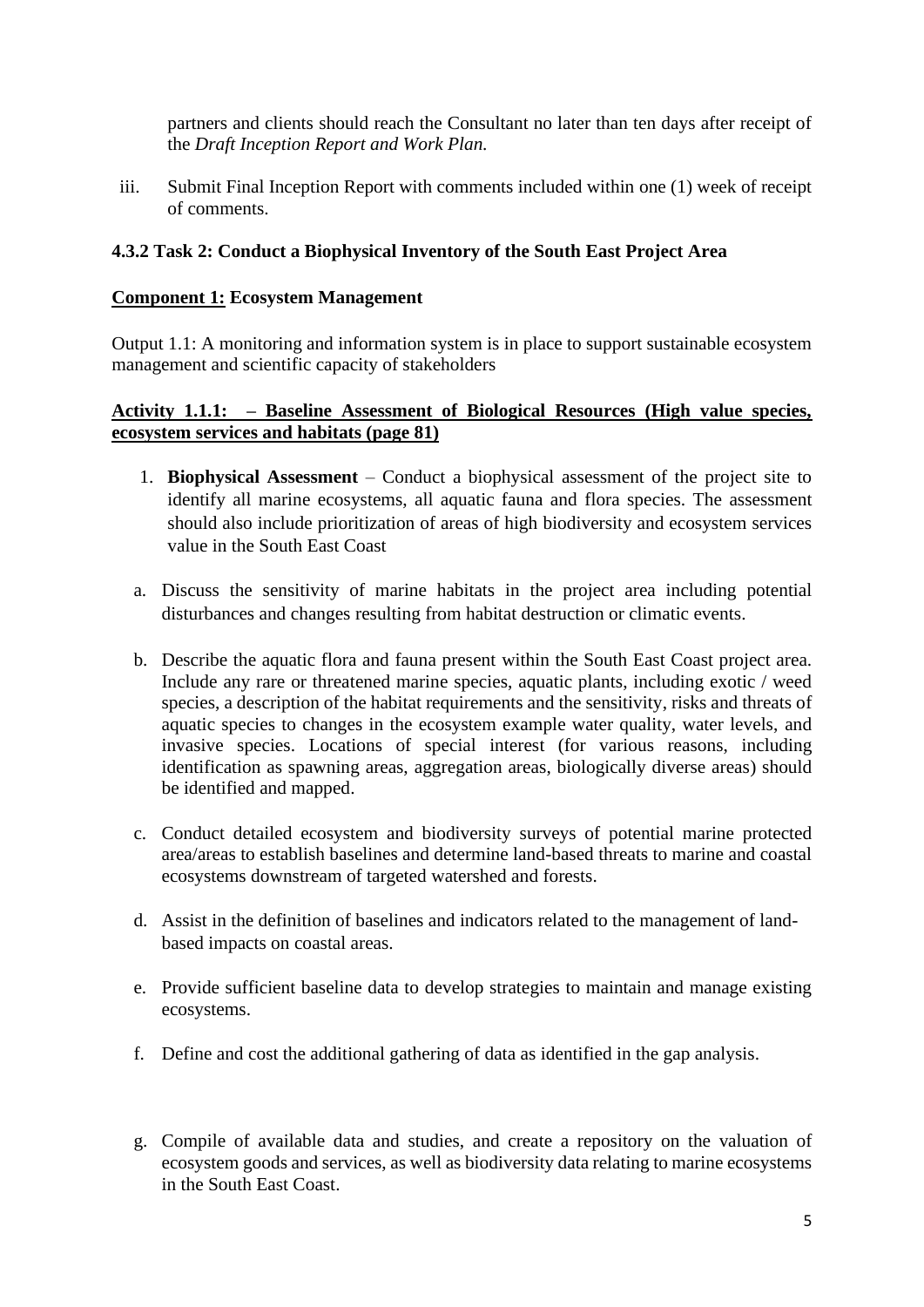- h. Prepare a Baseline Report on the biological, legal, social and economic status of existing marine ecosystems.
- i. Develop a Monitoring Plan for Marine Ecosystems (inclusive of, but not limited to):
	- a. Select Biological diversity (BD) and Sustainable Forest Management (SFM), and assist in the selection of Climate Change (CC) and Land Degradation (LD) impact indicators (with baseline values) to monitor the progress of project interventions; develop preliminary elements of innovative monitoring and enforcement systems (e.g. local communities, NGOs, educational institutions (local, national and international)

# **4.3.3. Task 3. Identification of area suitable for the establishment of a at least one Marine Protected Area**

Output 1.2: Two (at least 1 marine and 1 terrestrial) new protected areas are designated along with relevant connecting corridors, and protected species are officially recognized in gazette Regulations and orders (estimated 4,000 ha). "…. proposed marine protected area encompasses approximately 5% of each of those two areas…. the Point Sable and Mandele Dry Forest Key Biodiversity Areas" (KBAs) [page 44 of project document]"

## **Activity 1.2.1: – Delineate and Legally Designate at least one managed marine area and associated connecting corridors (page 81 of the Project Document)**

- a. Identify at least one area for the establishment of new marine protected area/areas and/or marine reserves in the project area. This will be done with information gathered from community and stakeholder consultations.
- b. Provide methodology and develop costed activities for key elements for the establishment of an overarching biodiversity/protected areas management plan,
- c. Outline steps, plans and processes of developing that Protected Area
- d. Design a clear road map to declare the protected area
- e. Recommend policy and programmatic enhancements for improved management of existing marine protected areas (RAMSAR sites), including new regulations for coral reef conservation, strengthened marine protected areas monitoring and enforcement capacity, improved ecological analyses, data collection protocols and knowledge management systems. Work will include a review of previous management plans prepared for these sites.
- f. Assisted by the National Coordinator, work with the Departments of Fisheries, Forestry and Physical Planning teams to ensure all interventions related to Marine Protected Areas (MPAs) and Terrestrial Protected Areas (TPAs) are closely aligned with the design of that project.
- g. Define and cost activities relating to setting up and implementing at least one (1) marine protected area within the South East Coast, inclusive of defined SMART indicators and costed monitoring collection mechanism, consistent with the results framework.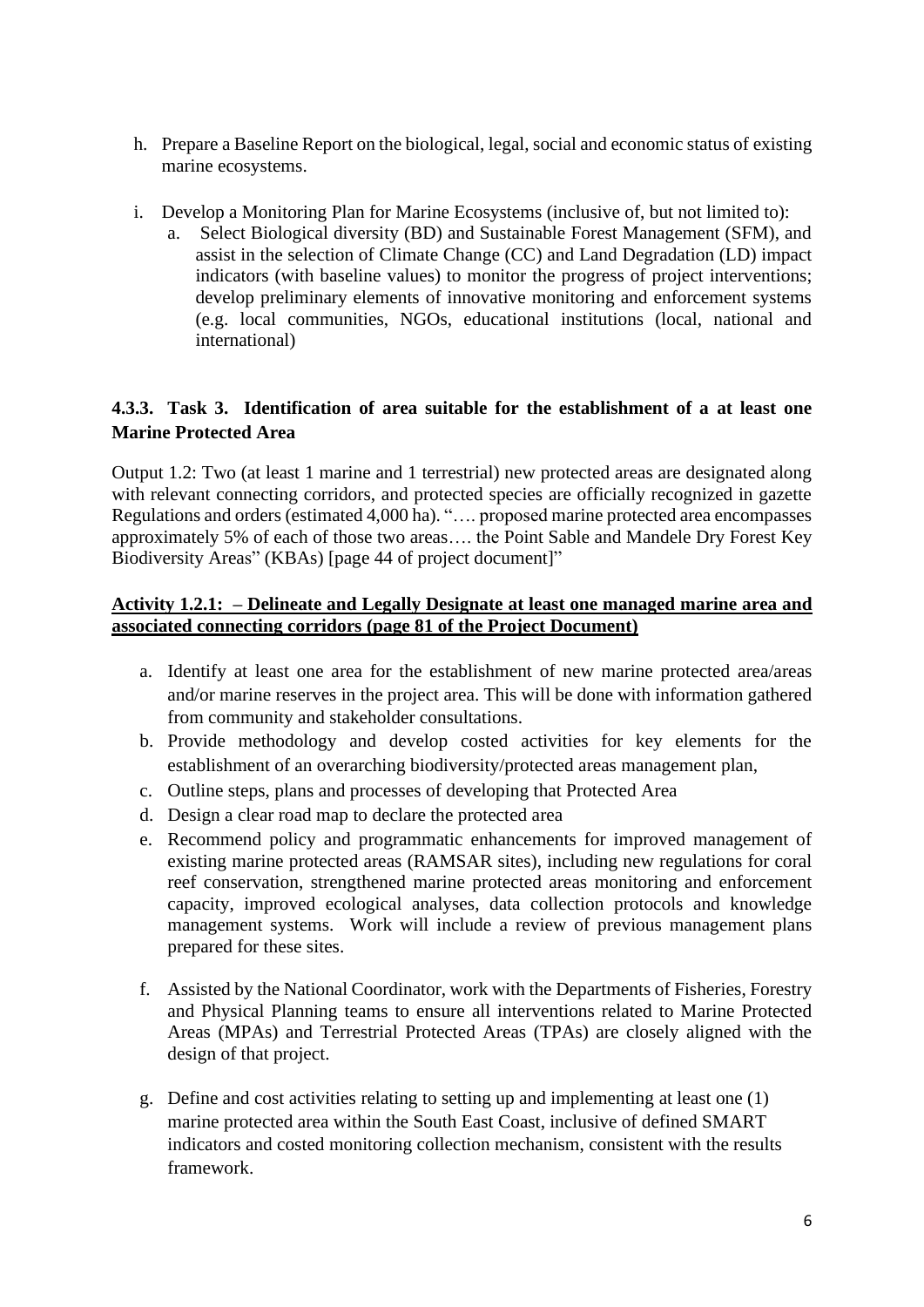- h. Undertake a marine spatial planning exercise in consultation with all community residents and stakeholders and develop a zoning plan for the management of the proposed marine protected area.
- i. On a consultative basis, identify, develop and cost innovative and replicable management interventions and implementation mechanisms for the management of the proposed Marine Protected Area within the existing South East coast. This part of the consultation will provide the knowledge of recovery and long-term conservation of the area in the context of the wider dry forest to marine landscape. This exercise would entail establishing the baseline for the interventions, and defining all steps and activities for their implementation, addressing issues related to invasive species, as well as activities for awareness building, knowledge sharing and replication
- j. Develop Relevant Biodiversity-1Tracking Tool baselines, relating to proposed marine interventions.

## **4.3.4 Task 4: Create possible and innovative sustainable financing mechanisms modalities in the areas of the South East Coast**

Output 1.4: At least one sustainable financing mechanism promoting both economic development and ecosystem protection established to advance sustainable conservation of marine and coastal resources within the area.

a. Through consultations with community residents, leaders, entrepreneurs and other stakeholders, provide technical inputs and recommend possibilities for investment, or livelihood opportunities that will be used in the development of sustainable financing mechanisms for economic development and conservation of marine ecosystems in the South East Coast.

#### **4.3.5 Recommendations**

- 1. The selected Consultant will be required to advise on the final scope of works and deliverables to ensure that the consultancy meets the objectives of the project and its components.
- 2. The Consultant will be expected to comment on the Terms of Reference and recommend potential refinements where necessary, including making such recommendations as deemed appropriate to enhance the quality of the assignment and outputs.

#### **5.0 Deliverables**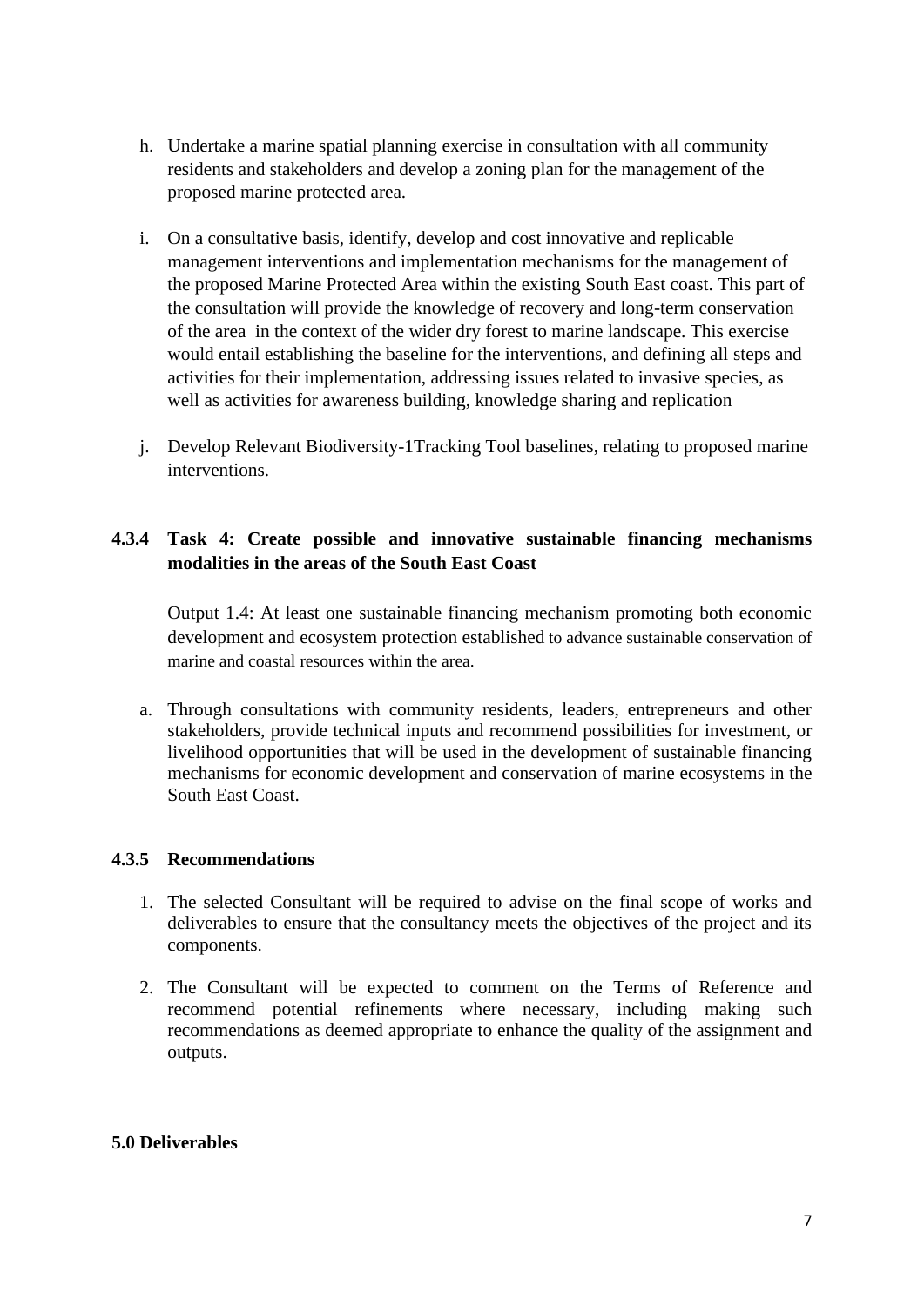The proposed consultancy will have the following deliverables:

| <b>Deliverables</b>                                          | Due Date after Contract      |
|--------------------------------------------------------------|------------------------------|
|                                                              | <b>Signing</b>               |
| <b>Task 1: Inception Report and Work Plan:</b>               |                              |
| Draft Inception Report and a detailed Work Plan              | 2 weeks                      |
|                                                              | Comments in response, by     |
|                                                              | Contracting Authority<br>and |
|                                                              | partners, should reach the   |
|                                                              | Consultant no later than ten |
|                                                              | $(10)$ days after receipt of |
|                                                              | Report                       |
| Final Inception Report which will incorporate comments       | 5 weeks                      |
| from Contracting Authority and relevant partners.            |                              |
| TASK 2: Conduct a Biophysical Inventory of the               |                              |
| <b>Southeast Project Area</b>                                |                              |
| Submit a draft report on Bio-Physical Inventory              | 25 weeks                     |
| Submit a final report on Bio-Physical Inventory              | 28 weeks                     |
| <b>TASK 3: Submit Report / Dossier on the identification</b> | 30 weeks                     |
| of Marine Protected Areas for submission to the              |                              |
| <b>Department of Planning/ Cabinet's consideration</b>       |                              |
| TASK 4. Submit Report on the identification of               | 33 weeks                     |
| <b>Sustainable Financing Opportunities</b>                   |                              |
| <b>TASK 5: Closeout Report</b>                               | 36 weeks                     |

# **6.0CONSULTANCY MANAGEMENT**

6.1 Reporting:

6.1.1 The Consultant will report to the National Project Co-ordinator who will provide the necessary linkages and backstopping with the GEF 6 – Integrated Ecosystems Management and Restoration of Forests of the South East Coast – Project Steering Committee (PSC) comprising representatives of key agencies.

6.2 Place of work:

6.2.1 The Consultant will be based in his/her personal office, but will be accommodated at the offices of the Department of Sustainable Development when necessary.

6.3 Travel:

6.3.1 The assignment will not require travel outside Saint Lucia.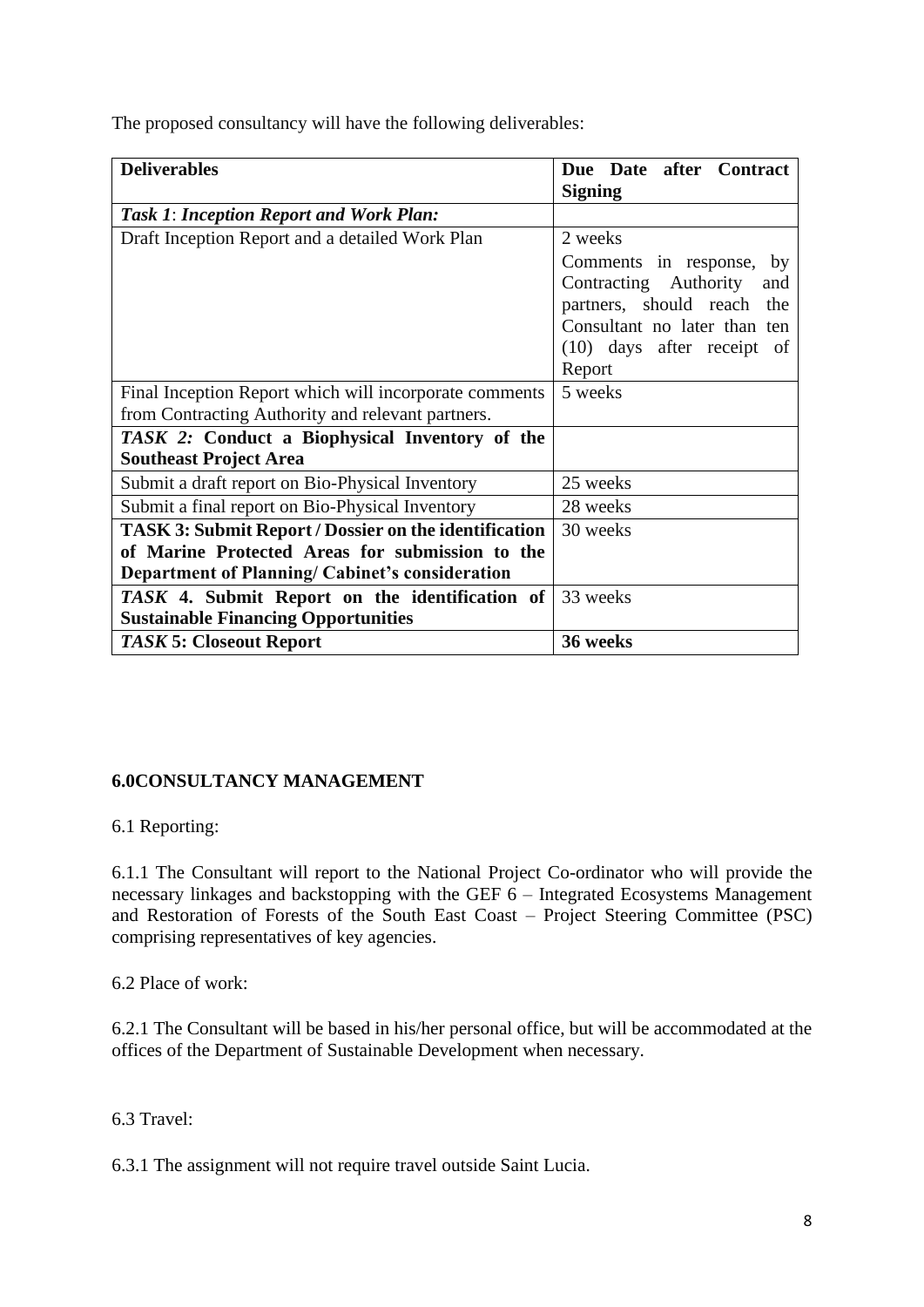## **7.0 Qualifications and Skills**

### 7.1 General Qualification

Masters, or Postgraduate degree in Biological/Natural Sciences or Environmental or Natural Resources Management; AND at least 5 years' experience in Marine Management, Marine Research and Assessment or related field;

### **OR**

Bachelor's Degree in Biological/Natural Sciences or Environmental or Natural Resources Management; AND at least 8 years' experience in Marine Management, Marine Research and Assessment or related field.

### **7.2 Experience and Ability**

- i. Ability to build strong relationships with national consultants and stakeholders, to focus on impact and results for the client, to respond positively to critical feedback, and a consensus-oriented approach to work.
- ii. Sound knowledge and wide experience in the development and use of participatory approaches in natural resources management.
- iii. Experience in developing strategies and initiatives utilizing fieldwork and research work to respond to environmental and natural resources management challenges.
- **iv.** Fully computer literate, proficient in the use of Microsoft Office especially in Word, Excel, PowerPoint; and relevant GIS software.
- v. Specific knowledge of coral reef biology and assessment is a necessity.
- vi. Specific experience in Marine Protected Area design and management are required.
- vii. Knowledge of the approaches used in establishing Protected Areas, preferably in a marine setting, is an advantage.
- viii. Ability to conduct research and analysis with strong synthesis skills.
- ix. Highly developed interpersonal, negotiation and teamwork skills, and a networking aptitude.
- x. Excellent English writing and communication skills.
- xi. Ability to work in complex, multi-stake-holder project environments.
- xii. Track record of involvement in similar exercises using participatory and consultative processes in the development of sustainable management plans.

# **7.3** Languages**:**

- Fluency in written and spoken English is required.
- Ability to speak Kwéyòl will be an asset

#### **8.0 Timeframe for Consultancy**